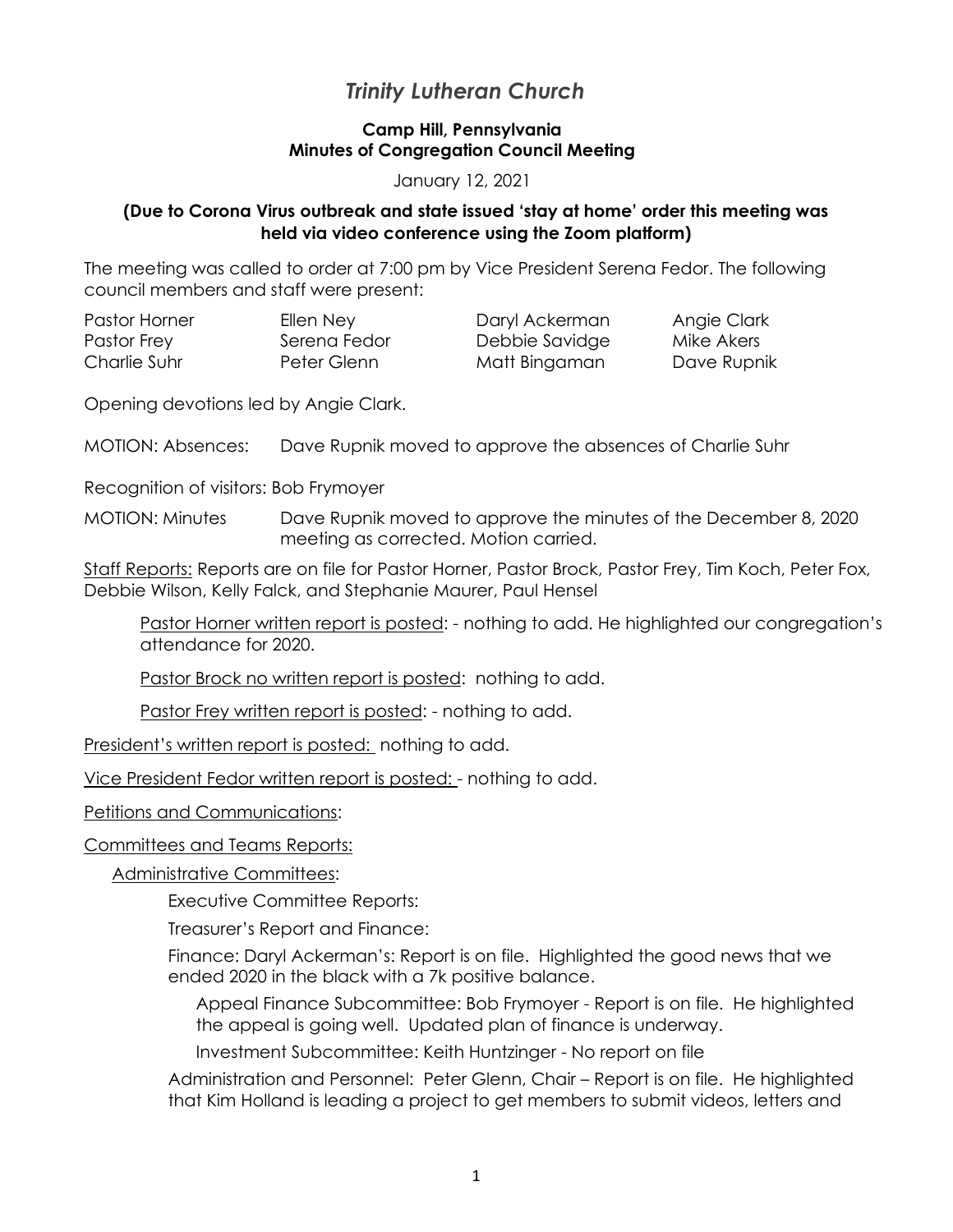messages of gratitude and thanks to staff and the church for all that individuals and the church as a whole has done in 2020.

Property Committee: Jon Andrews report is on file.

• 1959 Market Property Update – Mike Akers. Dave Rupnik gave an update that the design and submission process is underway.

Strategic Planning: Bob Frymoyer' s report is on file.

Building Planning team – Charlie Suhr, facilitator. Report is on file.

# Ministry Team Reports:

Appeal Awareness Team: Rick Sten - Report on file

Arts: Mary Haar, team lead. No report on file

Community Outreach Ministries: Mitzi Jones, team lead, Report is on file.

Faith Formation: Serena Fedor, team lead. - No report on file

- o Preschool Taskforce/ Board No report on file
- o Faith Formation Taskforce Serena Fedor Report on file

Fellowship: Rich Sten, team lead. report is on file.

Give Serve Lead: Mike Schwalm, team lead - No report is on file. Pastor Horner Hospitality- vacant

IT/AV: Jon Lobaugh, team lead - No report

Missions: Mary Ellen Hettinger, team lead. Report is on file.

Publicity and Communications: Danelle Andrews, team lead. Report is on file.

Safety Team: Ron Stern, team lead

Worship Ministry: Jane Killian, team lead. Report is on file

Youth Ministry: Tom Stank, team lead. No Report on file

Webmasters – Report on file

Actionable items:

# **MOTION:**

Debbie Savage moves to approve change orders 1 and 2 for additional required asbestos abatement, in the amount of \$9,792.04, as part of the building project, which needed to be acted on immediately and signed off by our congregational president, Charlie Suhr, and to be paid out of the honor our past, plan our future funds. In addition, Council hereby certifies all actions taken by President Suhr and any others were taken consistent with the foregoing resolution.

Discussion ensued. Motion passed.